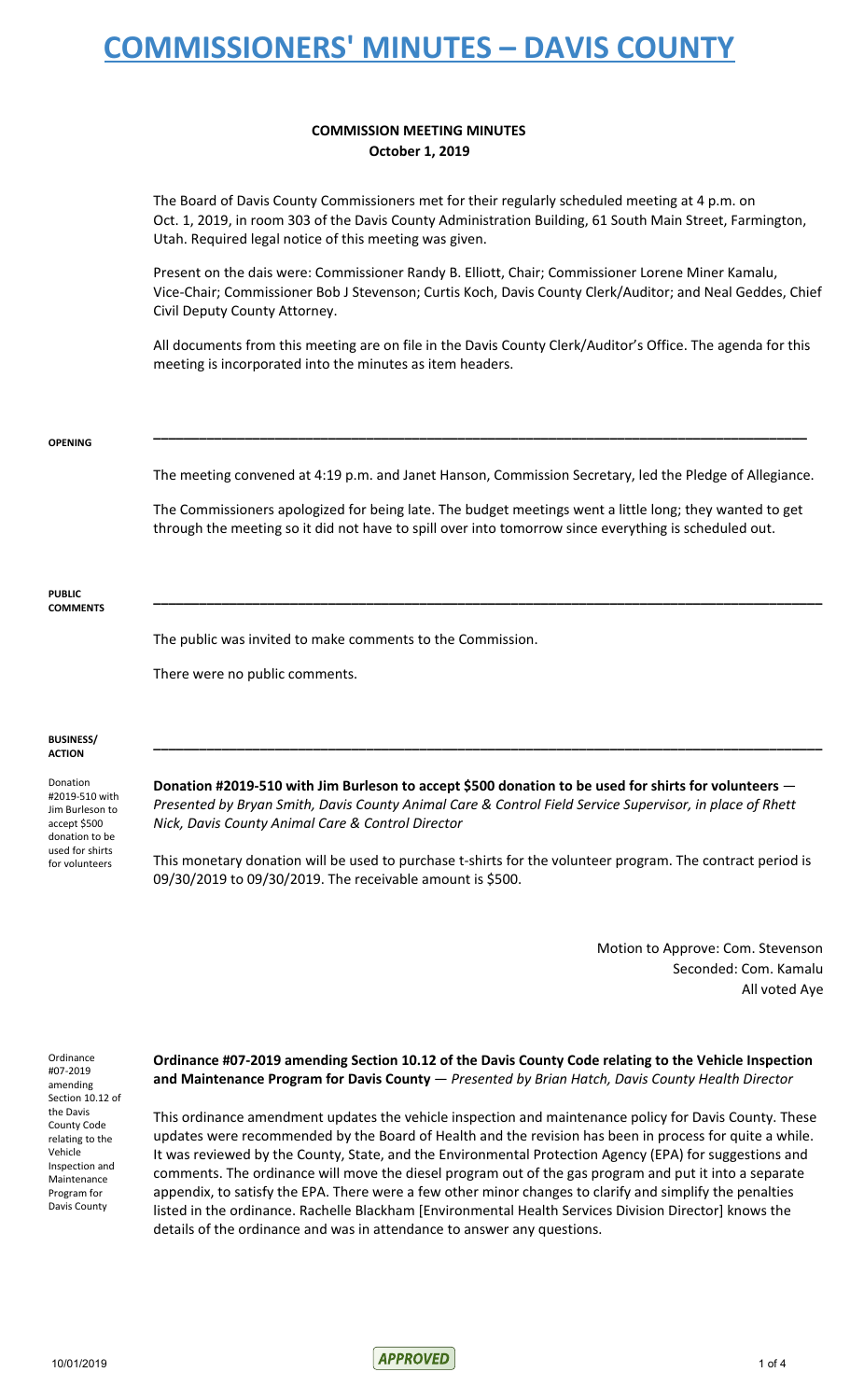Motion to Approve: Com. Stevenson Seconded: Com. Kamalu All voted Aye

Agreement #2019-511 with Layton Nido for soccer training and conditioning

**Agreement #2019-511 with Layton Nido for soccer training and conditioning** — *Presented by Mike Moake, Davis County Legacy Events Center Marketing*

Layton Nido will use the Legacy Events Center for training and conditioning. The contract period is 11/04/2019 to 03/05/2020. The receivable amount is \$2,520.

> Motion to Approve: Com. Stevenson Seconded: Com. Kamalu All voted Aye

Agreement #2019-512 with General Communication s, Inc. for installation of the Justice Court sound system

**Agreement #2019-512 with General Communications, Inc. for installation of the Justice Court sound system** — *Presented by Mitch Matern, Davis County Justice Complex Maintenance Manager*

General Communications, Inc. will be installing the sound system at the Justice Court. The cost includes the equipment and installation. The Commissioners said this new system is needed and hopes it will be well maintained. The contract period is 12/01/2019 to 12/31/2019. The payable amount is \$29,537.84.

> Motion to Approve: Com. Stevenson Seconded: Com. Kamalu All voted Aye

Agreement #2019-513 with Comfort Systems USA for the Central Branch Library HVAC replacement

**Agreement #2019-513 with Comfort Systems USA for the Central Branch Library (Layton) HVAC replacement** — *Presented by Lane Rose, Davis County Facilities Assistant Director*

This contract is to replace the HVAC at the Layton Library. The equipment has reached the end of its service life, it is 32 years old, so Facilities worked with the Attorney's office and the Library to find the best solution. Comfort Systems is a State vendor so the request for proposal process was not needed. The contract period is 10/02/2019 to 12/31/2019. The payable amount is \$149,998.

> Motion to Approve: Com. Kamalu Seconded: Com. Stevenson All voted Aye

TABLED Agreement with Blyncsy, Inc. to install, maintain and operate sensors on the on x off ramps  $-$ *Presented by Commissioner Bob J Stevenson*

> The County has been working with the Utah Department of Transportation (UDOT) and Blyncsy on a program but there are still a few aspects that need reviewing to hopefully make the operation smoother. Therefore, it was recommended this item be tabled.

> > Motion to Table: Com. Stevenson Seconded: Com. Kamalu All voted Aye

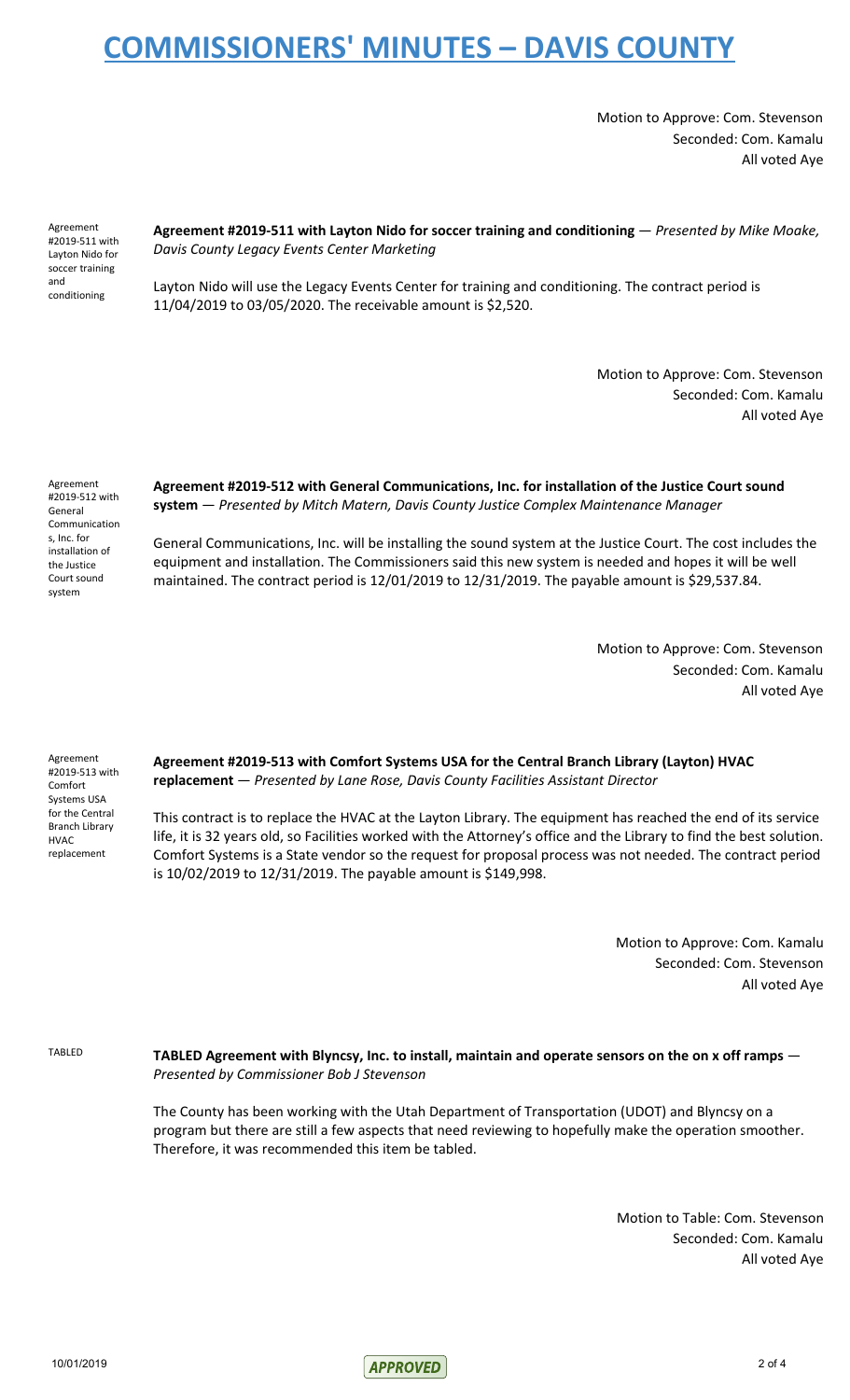Amendment #2015-327-AA with UT Dept. of Human Services for Substance Abuse for additional services codes **Amendment #2015-327-AA with Utah Department of Human Services, Division of Substance Abuse and Mental Health for funding allocation for SFY2020 for Substance Abuse for additional services codes** — *Presented by Commissioner Lorene Miner Kamalu*

This is a pass-through to Davis Behavioral Health that will add service codes to the funding allocation. The contract period is 07/01/2019 to 06/30/2020. The amendment is neither payable nor receivable.

> Motion to Approve: Com. Kamalu Seconded: Com. Stevenson All voted Aye

Commissioner Kamalu moved to recess to Board of Equalization. Commissioner Stevenson seconded the motion. All voted Aye.

**\_\_\_\_\_\_\_\_\_\_\_\_\_\_\_\_\_\_\_\_\_\_\_\_\_\_\_\_\_\_\_\_\_\_\_\_\_\_\_\_\_\_\_\_\_\_\_\_\_\_\_\_\_\_\_\_\_\_\_\_\_\_\_\_\_\_\_\_\_\_\_\_\_\_\_\_\_\_\_\_\_\_\_\_\_\_\_\_**

**BOARD OF EQUALIZATION**

Property Tax Register

Property Tax Register matters were presented by Curtis Koch, Davis County Clerk/Auditor, as follows:

Under Auditor adjustments is a report with several recommended for approval appeals, two large dollar appeal adjustments for Smith Food King Properties and one for Chelemes Enterprises LLC, a report with several no change in value properties, and a report recommending dismissal of appeals. Under abatements is a report with late abatement application requests from various property owners and a circuit breaker over the income limit approved by Commissioner Elliott for Jewel Hepworth. Under corrections are several recommended corrections for properties that have become tax exempt as the properties changed ownership between private individuals and government entities. Under Assessor adjustments are several Assessor initiated corrections for various parcels.

> Motion to Approve: Com. Kamalu Seconded: Com. Stevenson All voted Aye

Commissioner Stevenson moved to reconvene Commission Meeting. Commissioner Kamalu seconded the motion. All voted Aye.

**\_\_\_\_\_\_\_\_\_\_\_\_\_\_\_\_\_\_\_\_\_\_\_\_\_\_\_\_\_\_\_\_\_\_\_\_\_\_\_\_\_\_\_\_\_\_\_\_\_\_\_\_\_\_\_\_\_\_\_\_\_\_\_\_\_\_\_\_\_\_\_\_\_\_\_\_\_\_\_\_\_\_\_\_\_\_\_\_**

**CONSENT ITEMS**

Check Registers **Check Registers**

Check Registers were approved.

Motion to Approve: Com. Kamalu Seconded: Com. Stevenson All voted Aye

Indigent Hardship Abatement Register

#### **Indigent Hardship Abatement Register**

The Indigent Abatement Register for the following name was presented for approval:

Sue T Stoddard

Motion to Approve: Com. Elliott Seconded: Com. Stevenson All voted Aye